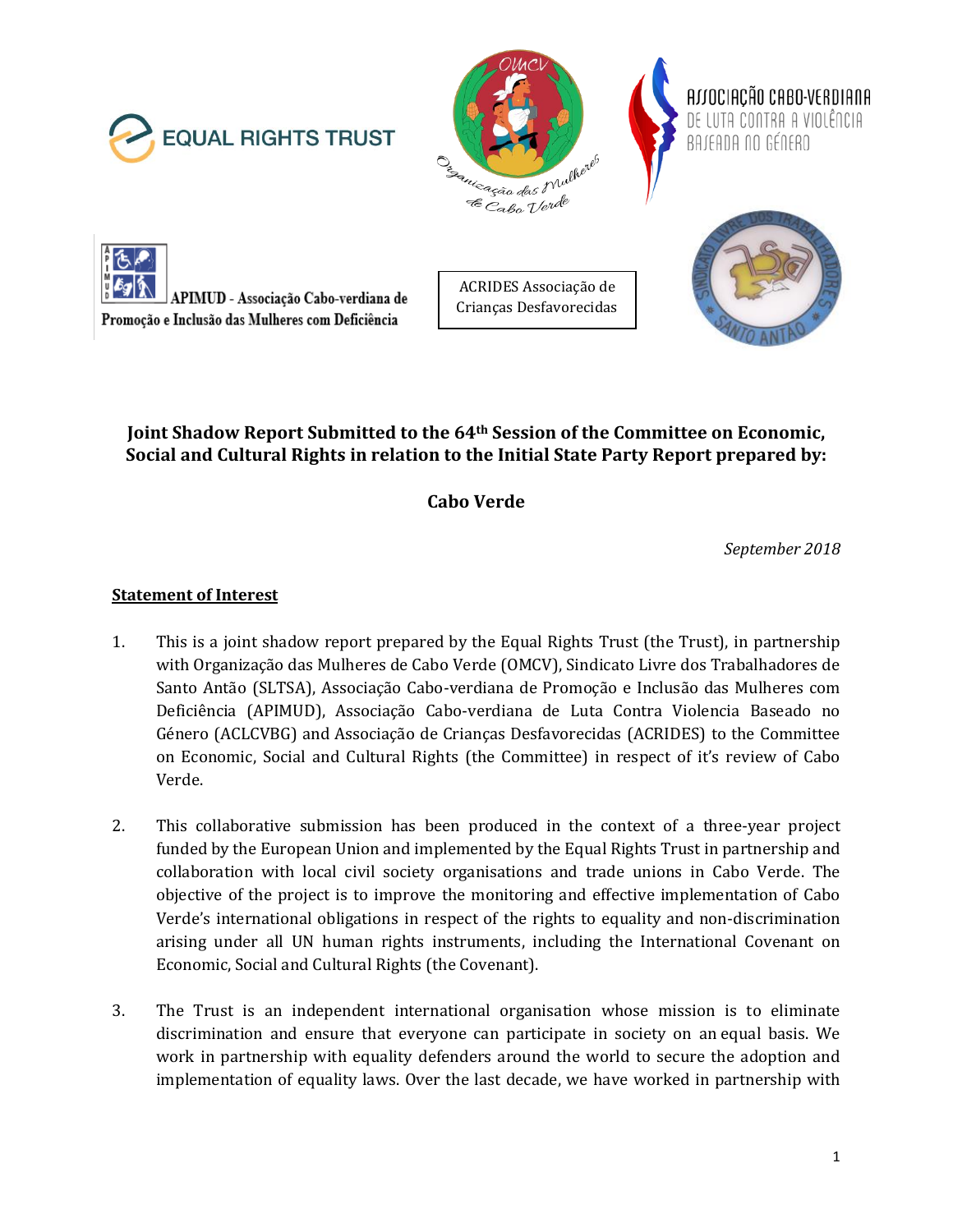organisations in more than 45 countries to support equality defenders to press for the adoption and effective implementation of comprehensive anti-discrimination law.

- 4. OMCV is a Cabo Verde-based women's rights organisation established in 1981. A nongovernmental organisation, it works throughout the country to promote women's rights through advocacy and by raising awareness around issues including sexual and reproductive health rights, HIV/AIDS and gender-based violence. OMCV provides professional and vocational training to women in Cabo Verde and runs a microfinance program to support economic empowerment. It also provides assistance to victims of gender-based violence.
- 5. SLTSA is a workers' trade union based on the island of Santo Antão. Work of the union includes training of workers to ensure that they are aware of their rights and can protect themselves against abuse, including discrimination on the basis of gender.
- 6. APIMUD is a non-governmental organisation which works to promote the rights of women and girls with disabilities. This includes work to empower this group and ensure active participation in society. The organisation was established in 2015 and works with members of the target group on all islands of the country. Activities include training workshops, awareness-raising, work to promote access to employment and healthcare, as well as psychological support.
- 7. ACLCVBG is a non-governmental organisation which works across the country to promote human rights, citizenship, education and to combat all forms of violence and discrimination. Activities also include support for victims of gender-based violence through assistance in judicial proceedings, as well as promoting the implementation by the Government of genderbased violence policies. It also provides support to public and private institutions which implement gender-based violence policies on the ground.
- 8. ACRIDES is a non-governmental organisation that works with children and young persons in situation of vulnerability, including children in conflict with the law and children living on the streets, with HIV, and those with learning difficulties. It provides support through various activities, including the provision of extracurricular activities for children with learning difficulties, psychosocial support for children subjected to violence and reintegration activities for children in conflict with the law.

#### **Introduction**

9. This joint submission provides evidence to the Committee from civil society in respect of Cabo Verde's implementation of the right to non-discrimination provided by the Covenant. Cabo Verde lacks a comprehensive anti-discrimination law, and as such, the state is unable to meet its obligations in respect of the legal framework on equality and non-discrimination, as provided by Article 2(2). In addition to discussing this weakness in the legal framework, the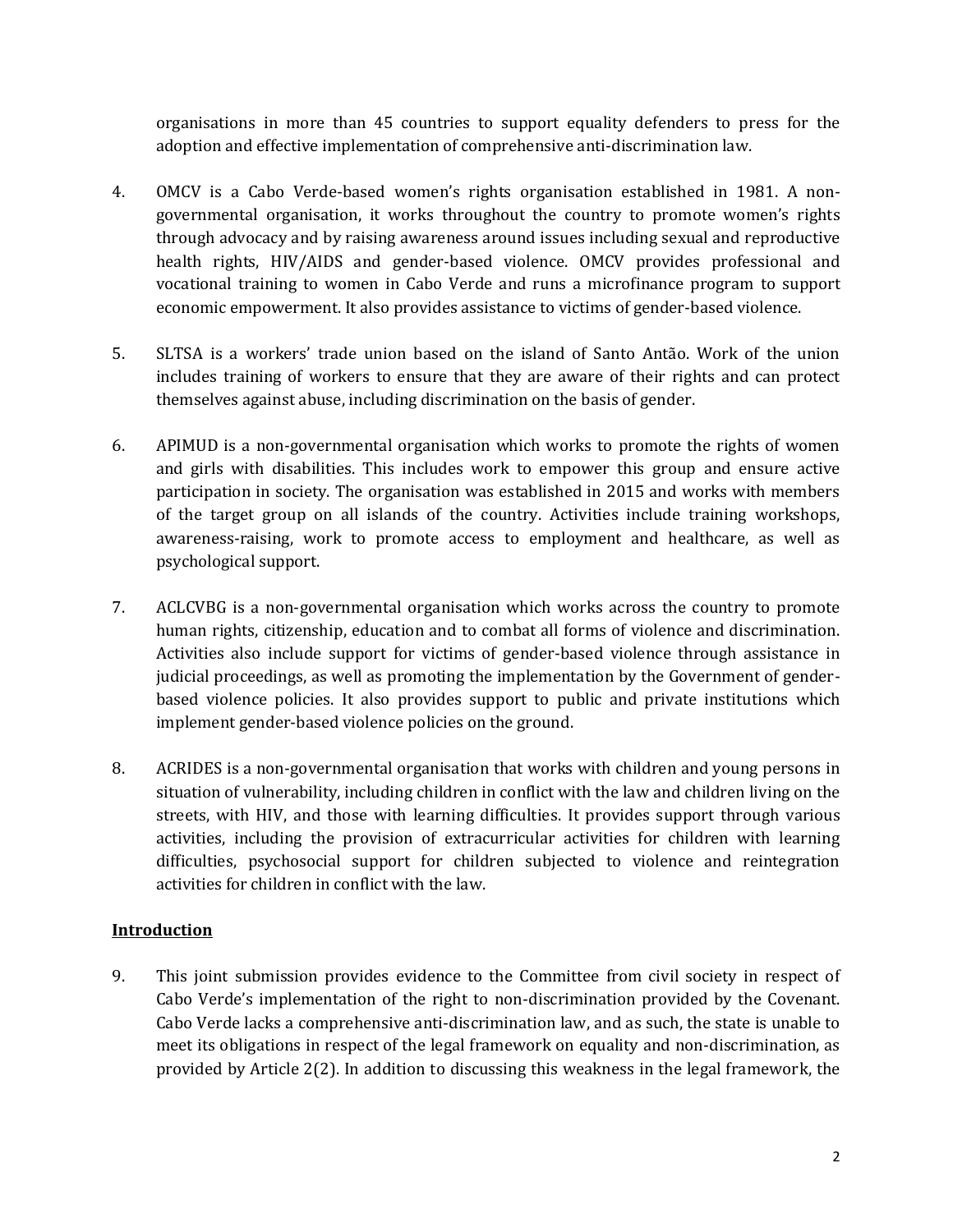submission presents evidence of discrimination (including intersectional discrimination) that persist in Cabo Verde in the context of an ineffective equality law framework.

- 10. Part 1 of the submission examines Cabo Verde's existing legal framework in light of the State Party's obligations under Article 2(2). This part of the submission relies in part on the Committee's 2009 *General Comment No. 20: Non-discrimination in economic, social and cultural rights<sup>1</sup>* and on the *Declaration of Principles on Equality* (the Declaration), a document of international best practice on equality drafted and adopted in 2008 by 128 prominent human rights and equality advocates and experts.<sup>2</sup>
- 11. Part 2 presents evidence of patterns of discrimination which limit the enjoyment of the right to work and just and favourable conditions of work (Articles 6 and 7), the right to health (Article 12) and the right to education (Article 13). This Part presents expert testimony and information provided by OMCV, SLTSA, APIMUD, ACLCVBG and ACRIDES, as well as additional resources.

# **Part 1: Article 2(2) - Legal Framework Related to Equality**

- 12. Under Article 2(2) of Covenant, State Parties undertake to guarantee the rights in the Covenant "without discrimination of any kind as to race, colour, sex, language, religion, political or other opinion, national or social origin, property, birth or other status"*.* As set out under Principle 15 of the Declaration of Principles on Equality and as elaborated by the Committee in General Comment 20, compliance with this obligation necessitates, *inter alia*, the adoption and effective implementation of specific, comprehensive non-discrimination legislation.<sup>3</sup> Indeed, this is reflected in the Committee's routine recommendation that State Parties adopt comprehensive anti-discrimination law protecting against discrimination on all grounds and in all areas of life in order to meet its obligations under Article 2(2).<sup>4</sup>
- 13. In order to be genuinely comprehensive, anti-discrimination legislation should reflect the principles set out in the *Declaration of Principles on Equality* developed and launched in 2008 by 128 prominent human rights and equality advocates and experts convened by the Equal

<sup>1</sup> Committee on Economic, Social and Cultural Rights, *General Comment 20: Non-discrimination in economic, social and cultural rights*, UN Doc E/C.12/GC/20, 2009.

<sup>2</sup> *Declaration of Principles on Equality*, Equal Rights Trust, London, 2008.

<sup>3</sup> Committee on Economic, Social and Cultural Rights, *General Comment No. 20: Non-discrimination in economic, social and cultural rights (Article 2, Para 2, of the International Covenant on Economic, Social and Cultural Rights),* UN Doc. E/C.12/GC/20, 2009, Para 37; *Declaration of Principles on Equality*, Equal Rights Trust, London, 2008, Principle 15.

<sup>4</sup> See *inter alia*, UN Committee on Economic, Social and Cultural Rights (CESCR), *UN Committee on Economic, Social and Cultural Rights: Concluding Observations on the initial report of Bangladesh*, 18 April 2018, E/C.12/BGD/CO/1, Para 24; UN Committee on Economic, Social and Cultural Rights (CESCR), *UN Committee on Economic, Social and Cultural Rights: Concluding Observations on the initial report of the Central African Republic*, 4 May 2018, E/C.12/CAF/CO/1, Para 18; UN Committee on Economic, Social and Cultural Rights (CESCR), *UN Committee on Economic, Social and Cultural Rights: Concluding Observations on the initial report of Niger*, 4 June 2018, E/C.12/NER/CO/1, Para 21.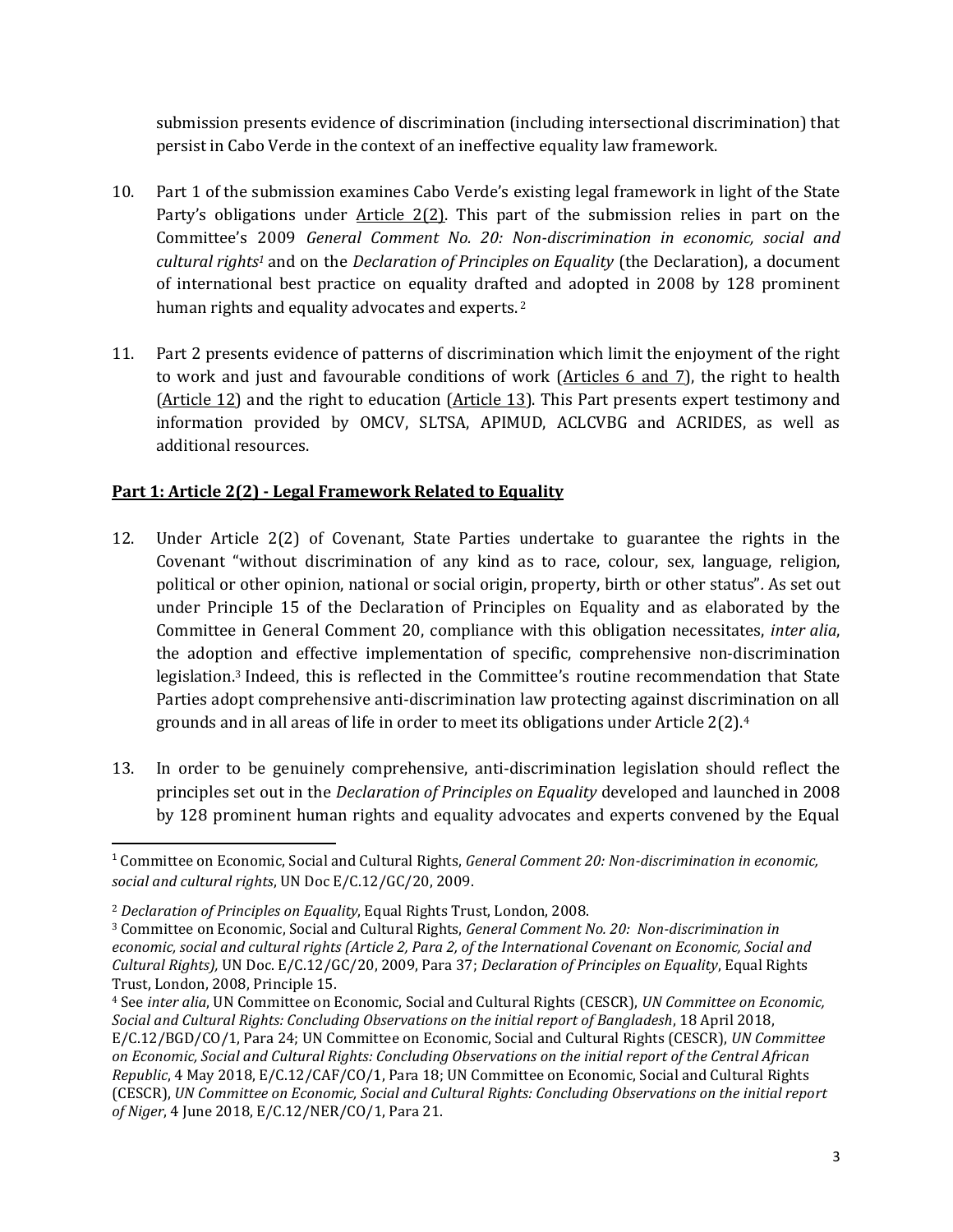Rights Trust. The Declaration is based upon existing international legal standards on the rights to equality and non-discrimination and seeks to provide principles for the proper interpretation of these rights, in particular with reference to the requirement to adopt and implement equality laws. It sets out the essential elements of a comprehensive and effective system of equality law. Comprehensive equality legislation, as understood in the Declaration, should *inter alia* provide protection from direct discrimination, indirect discrimination, harassment and failure to make reasonable accommodation, on the basis of all grounds recognised in international law and in all areas of life governed by law.<sup>5</sup> It should require positive action measures (that is, measures "to overcome past disadvantage and to accelerate progress towards equality of particular groups").<sup>6</sup> It should also contain those procedural guarantees – ranging from the establishment of legal aid systems to provisions for the transfer of the burden of proof – to ensure that the protections which it provides are effective in practice.<sup>7</sup>

- 14. Cabo Verde does not have comprehensive anti-discrimination legislation prohibiting all forms of discrimination, on all grounds and in all areas of life and providing for the adoption of positive action measures. The Constitution protects against discrimination only on limited grounds.<sup>8</sup> Other laws – such as Law 40/VIII/2013 on the rights of persons with disabilities and Special Law nr. 84/VII/2011 of January 10 combating gender-based violence – are limited to providing protection either only to certain groups or in certain areas of life.<sup>9</sup> Furthermore, interviews conducted by the Trust for this submission underline that laws which aim to protect certain groups are in any case not effectively implemented and many lack accompanying regulations.<sup>10</sup> Indeed, the State Party has itself acknowledged the lack of implementing regulations in its initial report.<sup>11</sup>
- 15. In light of the fact that comprehensive anti-discrimination legislation is necessary for State Parties to meet their Covenant obligations under Article 2(2), as well as to ensure equal enjoyment of the other Covenant rights, we urge the Committee to recommend that the State

<sup>&</sup>lt;sup>5</sup> For a more detailed elaboration of the principles which should be reflected in comprehensive equality legislation, see: *Declaration of Principles on Equality*, The Equal Rights Trust, London, 2008.

<sup>6</sup> *Ibid.,* Principle 3, p. 5.

<sup>7</sup> *Ibid.*, Principles 18-25. pp. 12-14.

<sup>8</sup> Constitution of the Republic of Cape Verde, Article 24.

<sup>9</sup> See *inter alia* as referenced by the State Party in UN International Human Rights Instruments, *Common core*  document forming part of the reports of State Parties: Cabo Verde HRI/CORE/CPV/2017, 16 November 2017, Paras 227 and 235 respectively.

<sup>10</sup> See *inter alia* Equal Rights Trust, "Interview with Maria Naldi Furtado da Veiga, Chairwoman of APIMUD, 23 August 2018; Equal Rights Trust, "Interview with Eloisa Cardoso, Executive Secretary of OMCV", 24 August 2018.

<sup>11</sup> UN Economic and Social Council, Committee on Economic, Social and Cultural Rights, *Initial Report submitted by Cabo Verde under articles 16 and 17 of the Covenant, due in 1995*, 27 December 2017, E/C.12/CPV/1, Para 223.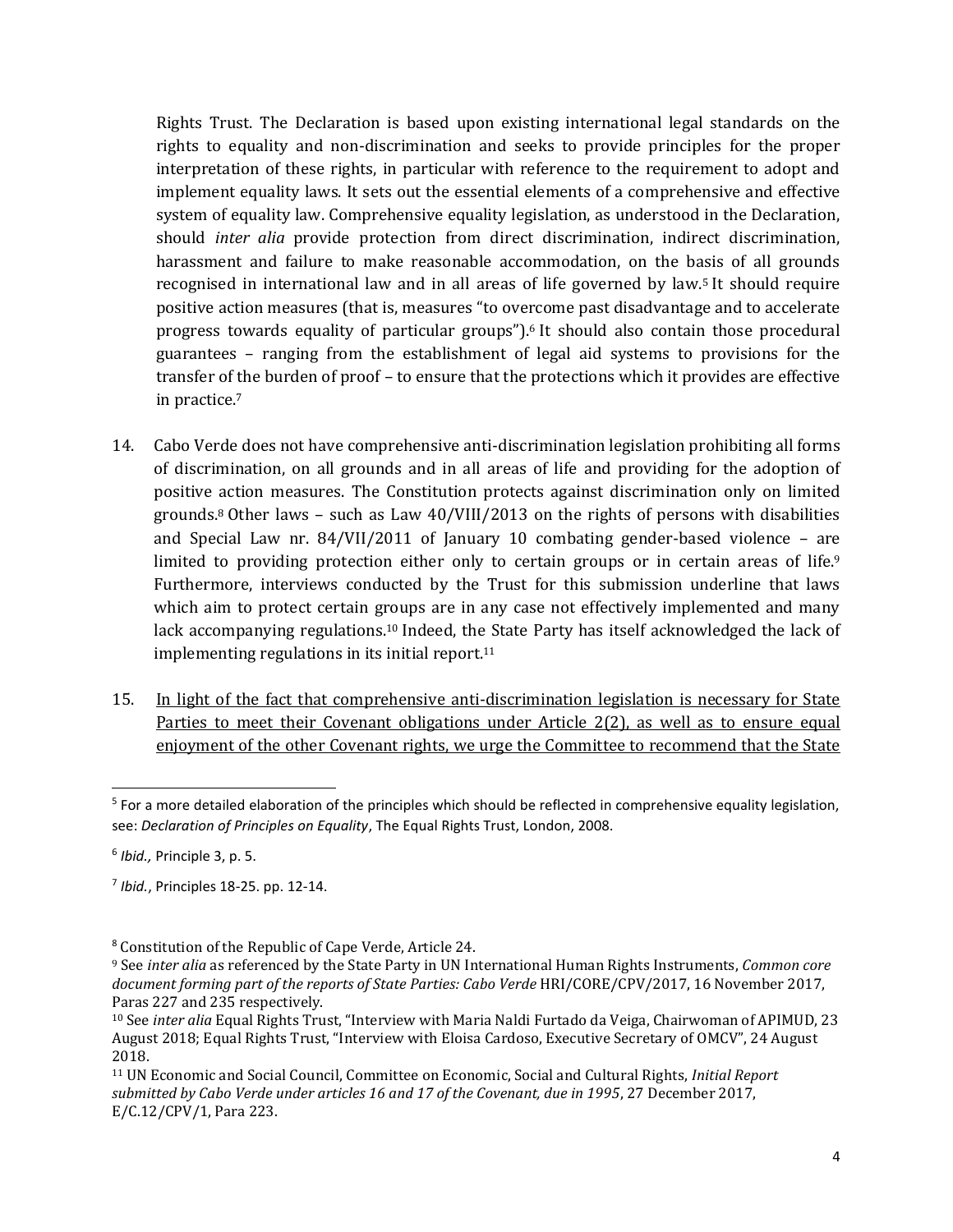Party adopt comprehensive anti-discrimination law which is consistent with international standards, as reflected in the Declaration of Principles on Equality.

#### **Part 2: Discrimination Affecting the Enjoyment of Other Covenant Rights**

- 16. This Part of the joint submission presents evidence of patterns of discrimination which limit or prevent full enjoyment of the rights guaranteed by the Covenant. The partners in this submission present evidence of discrimination occurs¸ *inter alia*, on grounds of gender, disability and health status. We acknowledge and welcome the recognition by the State Party of other groups vulnerable to discrimination in Cabo Verde, such as migrants and elderly, as referenced in the State Party initial report and set out in the Common Core Document. <sup>12</sup> We note for the avoidance of doubt that this submission presents a non-exhaustive account of patterns of discrimination which captures discrimination documented by the civil society organisations and trade union which co-author this submission.
- 17. Based on testimony and information from OMCV, SLTSA, APIMUD, ACLCVBG and ACRIDES, as well as additional resources referenced below, this joint submission finds that discrimination is a major factor in limiting the enjoyment of Covenant rights on an equal basis with others. Due to restricted space in this submission, we have chosen to highlight the impact of discrimination in respect of the enjoyment of the following rights: Articles 6 and 7 (the right to work and the right to just and favourable conditions of work); Article 12 (the right to physical and mental health); and Article 13 (the right to education).

# *Article 2(2) with Articles 6 and 7: Discriminatory denial of the right to work and the right to just and favourable conditions of work*

- 18. Article 2(2) of the Covenant, read in conjunction with Articles 6 and 7, requires the State Party to guarantee the right to work and the right to just and favourable conditions of work, without discrimination on any grounds.
- 19. While there are several legislative and policy initiatives by the Government of Cabo Verde to combat gender-based discrimination, our research demonstrates that discrimination on the basis of gender, pregnancy and maternity persist. For example, OMCV has documented instances of discrimination in access to employment on the basis of pregnancy and maternity where employers refuse to employ women who are pregnant or have babies.<sup>13</sup> In an

 $\overline{a}$ <sup>12</sup> UN Economic and Social Council, Committee on Economic, Social and Cultural Rights, *Initial Report submitted by Cabo Verde under articles 16 and 17 of the Covenant, due in 1995*, 27 December 2017, E/C.12/CPV/1, Para 12; UN International Human Rights Instruments, *Common core document forming part of the reports of State Parties: Cabo Verde* HRI/CORE/CPV/2017, 16 November 2017, Paras 249-268 <sup>13</sup> See above, note 11.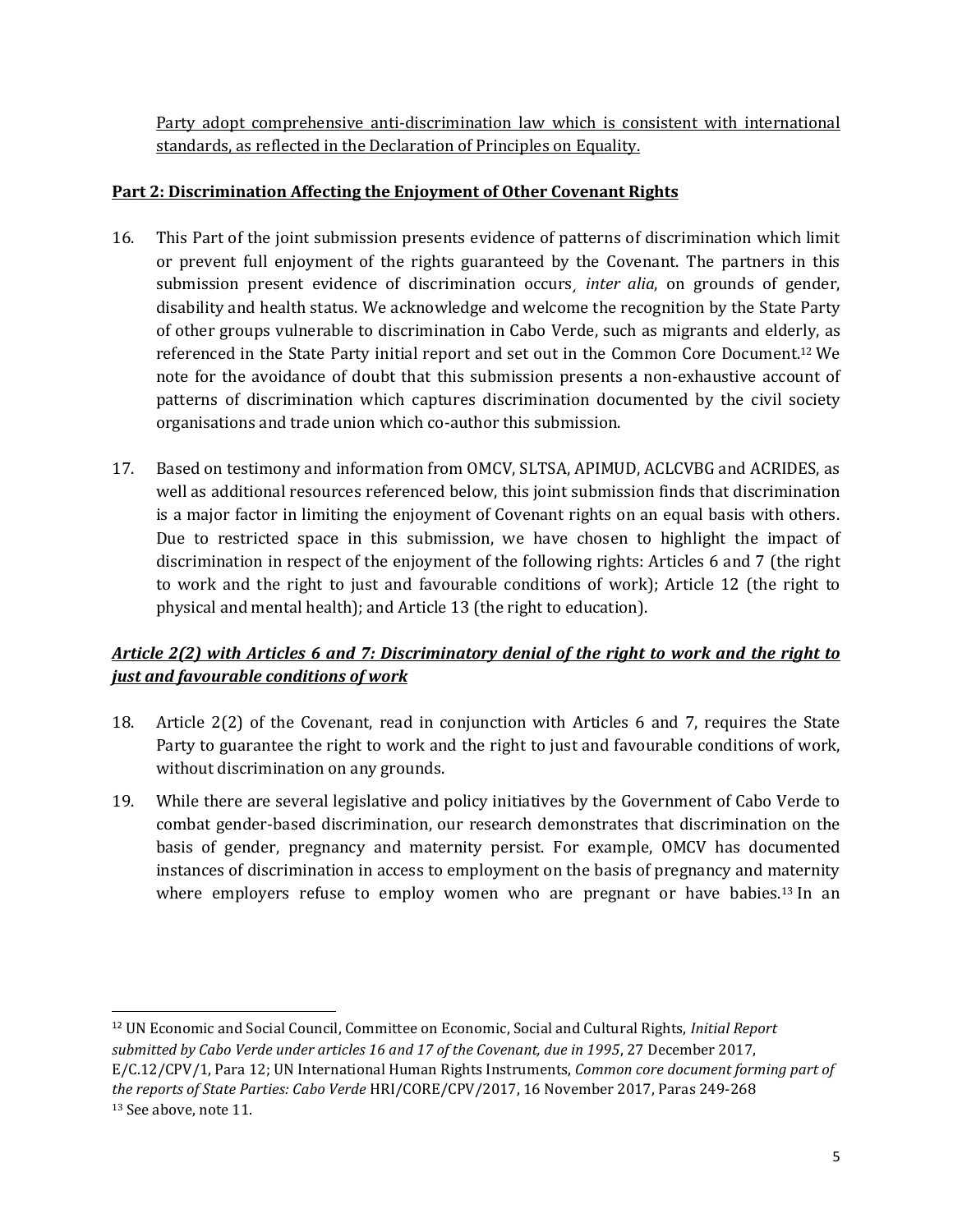interview with the Trust, the SLTSA Permanent Secretary also noted that there are instances of gender discriminatory criteria being applied in job advertisements.<sup>14</sup>

- 20. In an interview with the Trust, APIMUD noted that persons with disabilities (for example persons with visual disabilities) often do not have access to job advertisements. Accessibility is further inhibited by the lack of reasonable accommodation, including physical accessibility to public and private offices and other spaces of employment. <sup>15</sup> In its report to the Committee, the State Party notes the introduction of a tax incentive scheme for employers who employ persons with disabilities under Article 5 of the Labour Law as an important achievement.<sup>16</sup> APIMUD informed the Trust that there has in fact been little to no use of this measure to enhance recruitment of persons with disabilities in practice.<sup>17</sup>
- 21. In addition to discrimination in access to employment, OMCV has reported that the right to equal remuneration for work of equal value, as provided by Article 7, is often not respected by employers in certain fields, particularly agriculture and domestic work where women receive a lower salary than men for equal work.<sup>18</sup>
- 22. Persons living with HIV/AIDS in Cabo Verde face widespread discrimination, including in the area of employment. OMCV noted that this discrimination stems from stigma and prejudice which make it almost impossible for members of this group to access employment if their health status is known to potential employers.<sup>19</sup>
- 23. Stigma and prejudice also underlie discrimination faced by women with disabilities. According to APIMUD, both family members and decision-makers fail to see persons with disabilities as capable to make their own decisions, which often lead to self-exclusion and isolation from public life.<sup>20</sup>
- 24. We urge the Committee to recommend that the State Party take immediate steps to ensure the enjoyment of the rights to work and to just and favourable conditions of work without discrimination, arising under Articles 6 and 7 when taken in conjunction with Article 2(2) of the Covenant This should include *inter alia* taking measures to combat discrimination by private employers and requiring reasonable accommodation.
- 25. We call on the Committee to recommend that the State Party review existing measures created to enhance equal participation, such as the tax incentive scheme under Article 5 of the Labour Law, and to take steps to ensure that these measures are effective.

<sup>14</sup> Equal Rights Trust, "Interview with Carlos Bartolomeu Lima Gomes, Permanent Secretary of SLTSA", 28 August 2018

<sup>15</sup> Equal Rights Trust, "Interview with Maria Naldi Furtado da Veiga, Chairwoman of APIMUD", 23 August 2018

<sup>16</sup> See above, note 8, Para 29.

<sup>&</sup>lt;sup>17</sup> See above, note 13.

<sup>&</sup>lt;sup>18</sup> See above, note 11.

<sup>19</sup> *Ibid.*

<sup>20</sup> See above, note 13.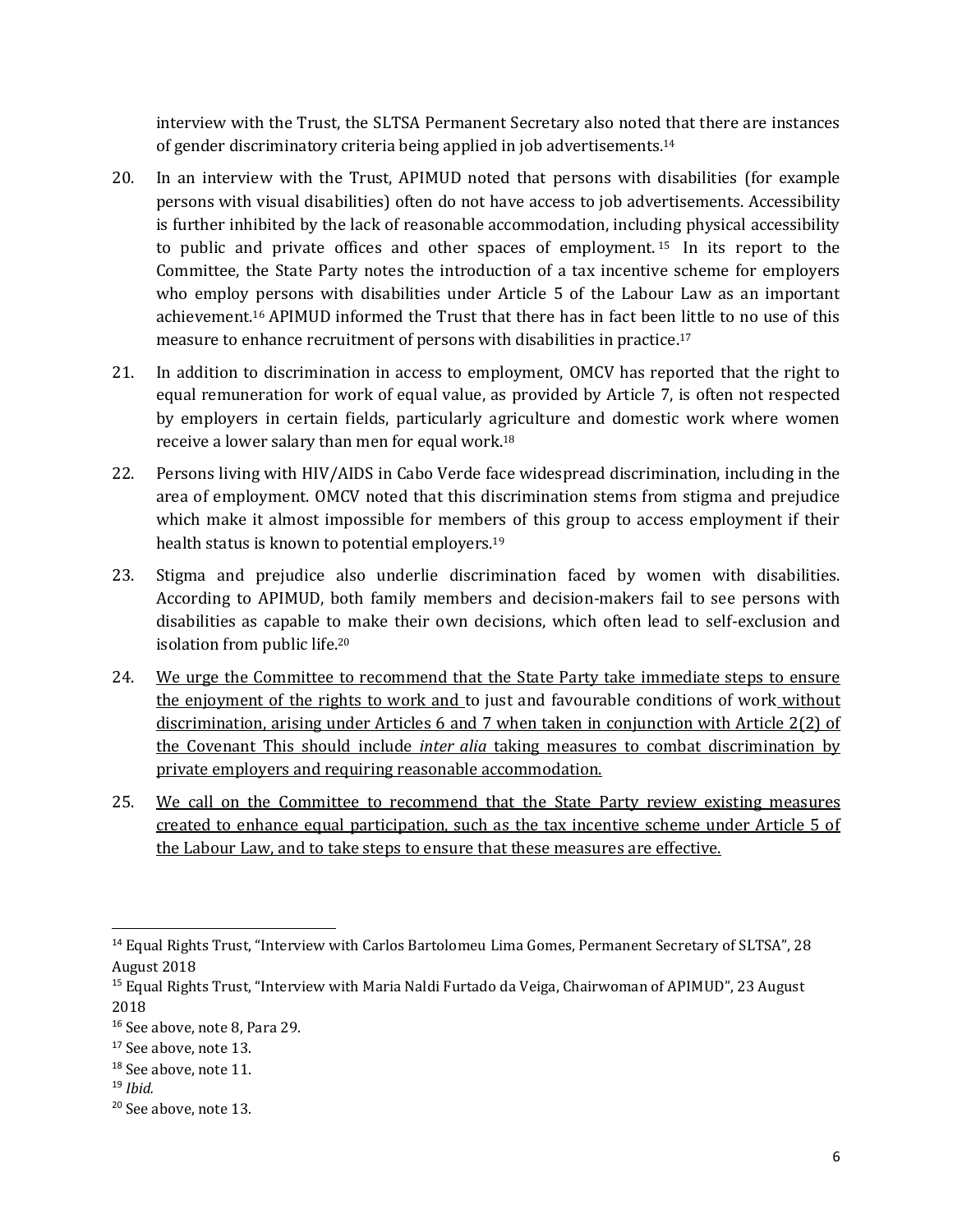26. We suggest that the Committee urges the State Party to take steps to address prejudice and stigma which prevent groups such as persons with disabilities and persons living with HIV from participating in employment, on an equal basis with others.

#### *Article 2(2) with Article 12: Discriminatory denial of the right to physical and mental health*

- 27. Article 12 of the Covenant in conjunction with Article 2(2) obliges Cabo Verde to guarantee the enjoyment of the right to the highest attainable standard of physical and mental health, without discrimination of any kind. As elaborated by the Committee in General Comment 14, this includes ensuring non-discrimination in the availability, accessibility, acceptability and quality of healthcare.<sup>21</sup>
- 28. In its initial report, the State Party refers to the Stigma and Discrimination Index as reporting that 89.7% of interviewees living with HIV in Cabo Verde in 2015 did not consider themselves subject to stigma and discrimination.<sup>22</sup> However, interviews undertaken for this submission identified persisting stigma and discrimination in access to and enjoyment of healthcare for persons living with HIV. Discrimination against persons living with HIV also been found by other researchers; for example, a study by the University of Cabo Verde and Centro de Investigação e Formação em Género e Família funded by UN Women on the access to reproductive healthcare for women living with HIV documented an instance where a patient had to disclose their HIV status in order to access healthcare for their child.<sup>23</sup>
- 29. Persons with disabilities also face barriers to access healthcare. According to OMCV, sign language and information in Braille are not generally available at healthcare facilities.<sup>24</sup> APIMUD noted in an interview with the Trust that sexual and reproductive health rights are a particular issue for women with disabilities who are not able to enjoy these rights on an equal basis with other women, with poor training of medical staff to care for women with disabilities.<sup>25</sup> Physical access is also a barrier: according to APIMUD, there is for example no access ramp to the rehabilitation centre on the island of São Vicente. Such rehabilitation centres for persons with disabilities are further restricted to only two islands.<sup>26</sup>
- 30. According to ACLCVBG, one of the main barriers for women to access medical services and medication during pregnancy relate to employers' failure to comply with registration of workers, especially for those undertaking domestic work or other work in the informal

<sup>21</sup> UN Committee on Economic, Social and Cultural Rights (CESCR), *General Comment No. 14: The Right to the Highest Attainable Standard of Health (Art. 12 of the Covenant)*, 11 August 2000, E/C.12/2000/4, Para 12. <sup>22</sup> See above, note 8, Para 223.

<sup>23</sup> Universidade de Cabo Verde and Centro de Investigação e Formação em Género e Família, *Estudo sobre o acesso aos cuidados de saúde reprodutiva prestados às mulheres com Deficiência e VIH*, 2017, p. 41. <sup>24</sup> *Ibid.*

<sup>&</sup>lt;sup>25</sup> See above, note 13.

<sup>26</sup> *Ibid.*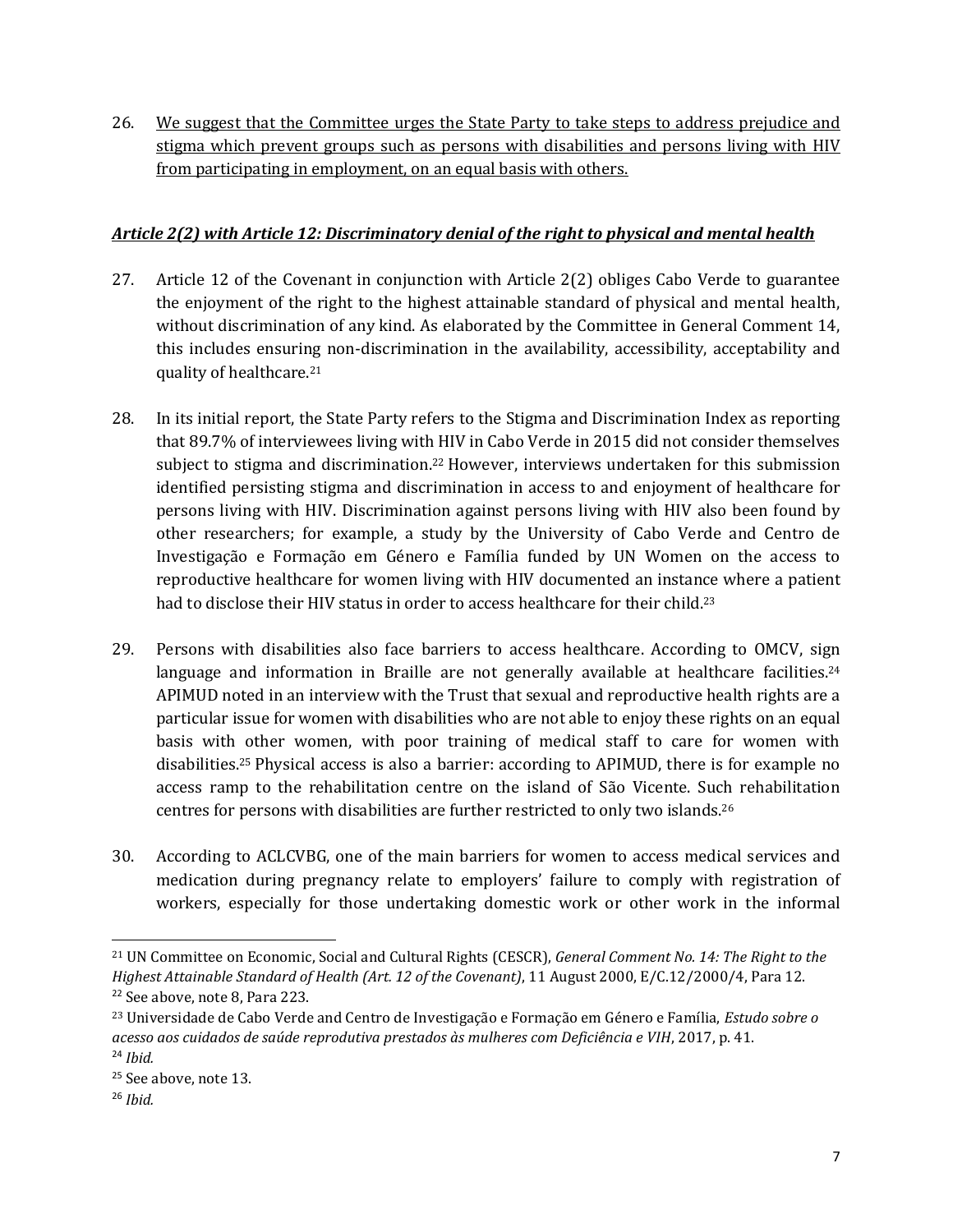sector. <sup>27</sup> ACLCVBG also noted in an interview with the Trust that women who are victims of gender-based violence have difficulty accessing healthcare. For example, medical staff do not have adequate training on how to treat, recognise and report gender-based violence.<sup>28</sup>

- 31. We urge the Committee to recommend that the State Party take immediate steps to ensure the enjoyment of right to the highest attainable standard of health without discrimination, as guaranteed by Article 12 read in conjunction with Article 2(2). This should include *inter alia*  taking measures to combat discrimination by both public and private healthcare providers and requiring reasonable accommodation.
- 32. We recommend that the Committee urges the State Party to take steps to address stigma and discrimination which prevent groups including persons living with HIV from accessing and enjoying healthcare without discrimination.
- 33. We call on the Committee to recommend that the State Party ensures that medical professionals receive specialised training to adequately provide care and treatment for all persons without discrimination, including for example women with disabilities and victims of gender-based violence. Such training could benefit from involvement and technical assistance from civil society organisations with the relevant expertise, such as in the area of sexual and reproductive health rights.

# *Article 2(2) with Article 13: Discriminatory denial of the right to education*

- 34. Article 13 of the Covenant taken together with Article 2(2) require the State Party to guarantee the enjoyment of the right to education, without discrimination of any kind. As set out in detail in the Trust's report *Learning InEquality: Using equality law to tackle barriers to primary education for out-of-school children,* discrimination is a major factor inhibiting children's access to and completion of primary education.<sup>29</sup> Interviews conducted with organisations in Cabo Verde indicate that discrimination is a factor preventing equal enjoyment of the right to education.
- 35. OMCV and APIMUD note that children with disabilities face significant barriers to access education as a result of failures to make reasonable accommodation.<sup>30</sup> APIMUD reported poor accessibility both to schools – as a result of the lack of appropriate transportation to and from

 $\overline{a}$ <sup>27</sup> Equal Rights Trust, "Interview with Maria Vicenta Cabral Fernandes, President of ACLCVBG", 22 August 2018

<sup>28</sup> *Ibid.*

<sup>29</sup> Equal Rights Trust: *Learning InEquality: Using equality law to tackle barriers to primary education for out-ofschool children*, London, November 2017, available at:

http://www.equalrightstrust.org/ertdocumentbank/Learning%20InEquality\_e-version\_2.pdf.

<sup>&</sup>lt;sup>30</sup> Equal Rights Trust, "Interview with Eloisa Cardoso, Executive Secretary of OMCV", 24 August 2018; Equal Rights Trust, "Interview with Maria Naldi Furtado da Veiga, Chairwoman of APIMUD", 23 August 2018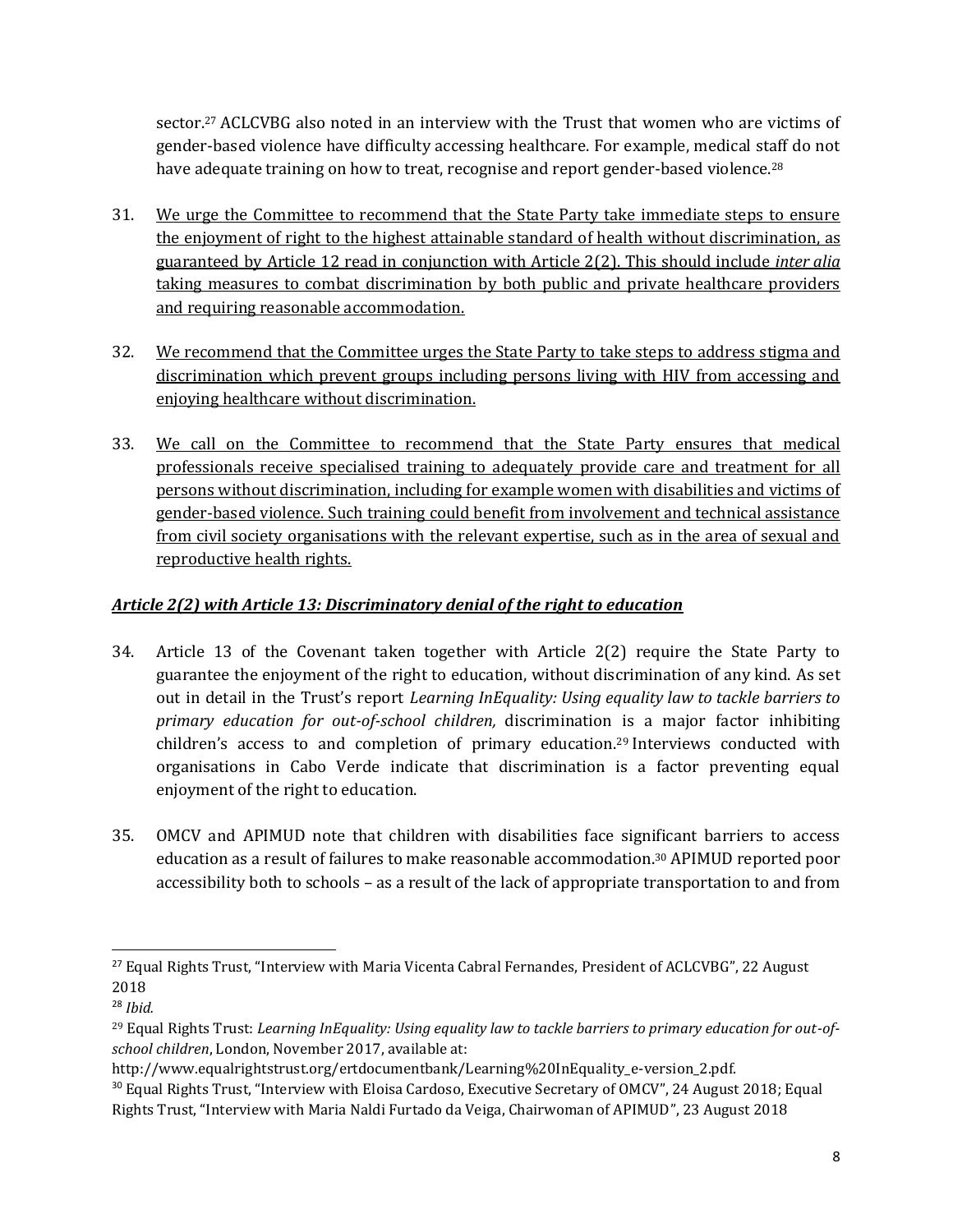school for children with disabilities – as well as within schools – as a result of a lack of adequate chairs and tables.<sup>31</sup>

- 36. Moreover, OMCV noted that teachers lack the training necessary in order to work with children with disabilities and ensure the support necessary for these children, enabling them to enjoy the right to education on an equal basis as other children.<sup>32</sup> Further, APIMUD noted that schools do not teach children about disability; such education could help combat stigma and prejudice against persons with disabilities.<sup>33</sup>
- 37. As noted by the State Party in its initial report, costs to attend school until Year 6 include school materials, uniforms and examination fees.<sup>34</sup> Research for this submission has found that such costs act as barriers to access education on the basis of economic and social situation, grounds recognised by the Committee as forms of "other status" in General Comment 20.<sup>35</sup> According to ACRIDES, lack of school libraries prevents children from poor families to access books for free. ACRIDES also reported that some children have difficulties to access schools due to the cost of bus passes.<sup>36</sup> While we acknowledge the State Party's reference to programs for donation and subsidised educational materials and uniforms37, the information obtained in interviews for this submission suggest that more must be done to ensure equal enjoyment of the right to education.
- 38. ACLCVBG noted that many women either did not have the opportunity to attend school or had to drop out in order to support their families by seeking employment as domestic workers at a young age and that there is therefore "a need to implement public policies that support economically vulnerable women to complete their studies".<sup>38</sup>
- 39. We recommend that the Committee encourages the State Party to take immediate steps to fulfil its obligations under Article 2(2) taken together with Article 13 to guarantee access and enjoyment of the right to education for all learners on an equal basis. This should include the adoption of measures to ensure that learners are not excluded from education on the basis of socio-economic disadvantage. It would also include requiring schools to make reasonable accommodation to ensure access for all groups.

<sup>&</sup>lt;sup>31</sup> See above, note 13.

<sup>&</sup>lt;sup>32</sup> See above, note 11.

<sup>&</sup>lt;sup>33</sup> See above, note 13.

<sup>34</sup> See above, note 8, Para 238.

<sup>35</sup> Committee on Economic, Social and Cultural Rights, *General Comment No. 20: Non-discrimination in economic, social and cultural rights (Article 2, Para 2, of the International Covenant on Economic, Social and Cultural Rights),* UN Doc. E/C.12/GC/20, 2009, Para 35

<sup>36</sup> Equal Rights Trust, "Interview with Lourença Lopes Moreno Tavares, President of ACRIDES", 25 August 2018

<sup>37</sup> See above, note 8, Para 238

<sup>&</sup>lt;sup>38</sup> See above, note 25.